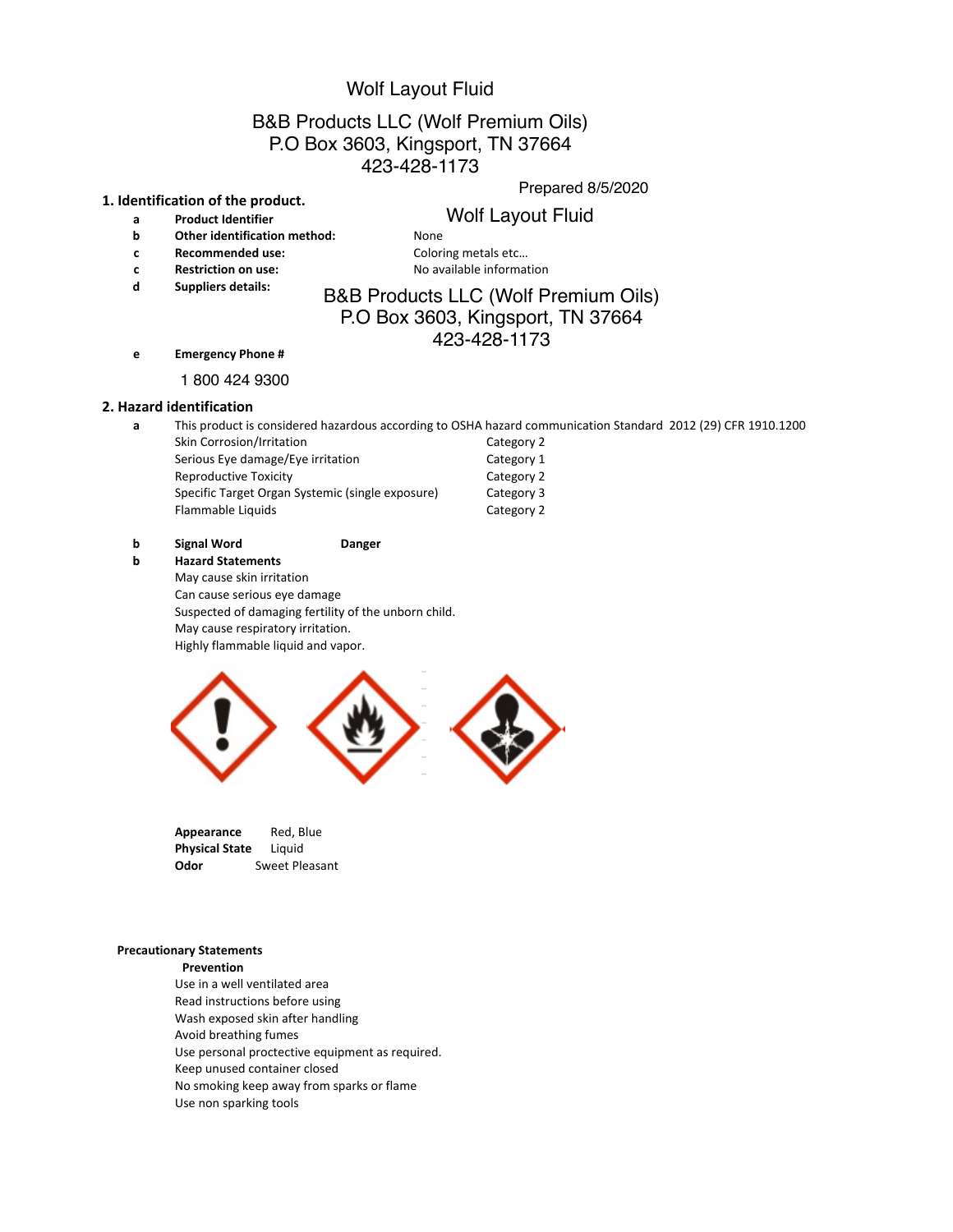Keep product cool Avoid any static discharge Use explosion proof electrical equipment Ground bond container and receiving containers

# **Advice**

| Mouth             | Do not swallow, spit out and call a doctor                                     |
|-------------------|--------------------------------------------------------------------------------|
| Eyes              | Rinse with water for a few minutes. Remove contact lenses if it is easy to do. |
|                   | Call a doctor immediately                                                      |
| Skin              | If irritation occors, see a doctor                                             |
| <b>Inhalation</b> | Get to fresh air and keep at rest in a position for easy breathing.            |
|                   |                                                                                |
| <b>Fire</b>       | Use C02, dry chemical or foam                                                  |
|                   |                                                                                |
| <b>Disposal</b>   | Dispose to an approved waste disposal location                                 |
|                   |                                                                                |
| <b>Storage</b>    | Store locked up in a well ventilated area                                      |

#### **Hazard Not Otherwise Classified (HNOC)**

Not applicable

#### **Other Information**

Toxic to aquatic life

# **3. Composition/information on ingredients**

| <b>INGREDIENTS</b> | CAS#          | Weight %    | <b>Trade secret</b> |
|--------------------|---------------|-------------|---------------------|
| Ethanol            | $64 - 17 - 5$ | $>50$       | $\star$             |
| N Butyl Acetate    | 123-86-4      | >25         | $\star$             |
| Ethyl Acetate      | 14178-6       | >3          | $\star$             |
| Methanol           | $67 - 56 - 1$ | $\leq$ 3    | $\star$             |
| Acetone            | $67 - 64 - 1$ | $\langle$ 2 | $\star$             |
| Isopropanol        | $67 - 63 - 0$ | $\langle$   | $\star$             |
| Dye                | 2390-60-5     | < 0.5       | $\star$             |
|                    |               |             |                     |

\*&Exact composition is witheld as a trade secret.

# **4. First Aid Measures**

**Description of necessary measures.** 

- General If immediate medical attention is necessary, show this SDS to doctor.
- Eye contact Rinse immediately and also under eyelids for 10-12 minutes Keep your eyes wide open during rinsing. Get immediate medical attention
- **Inhalation** Move to fresh air. If not breathing, give artifical respiration. Give oxygen, call a doctor
- **Ingestion** If large quantities are swallowed, call a doctor immediately DO NOT induce vomiting!

Protection of First Aiders Remove all sources of ignition, wear protective clothing.

#### **Most Important symptoms/effects, acute and delayed**

**Most importand symptoms:** No information available **Notes to doctor:** Treat symptomatically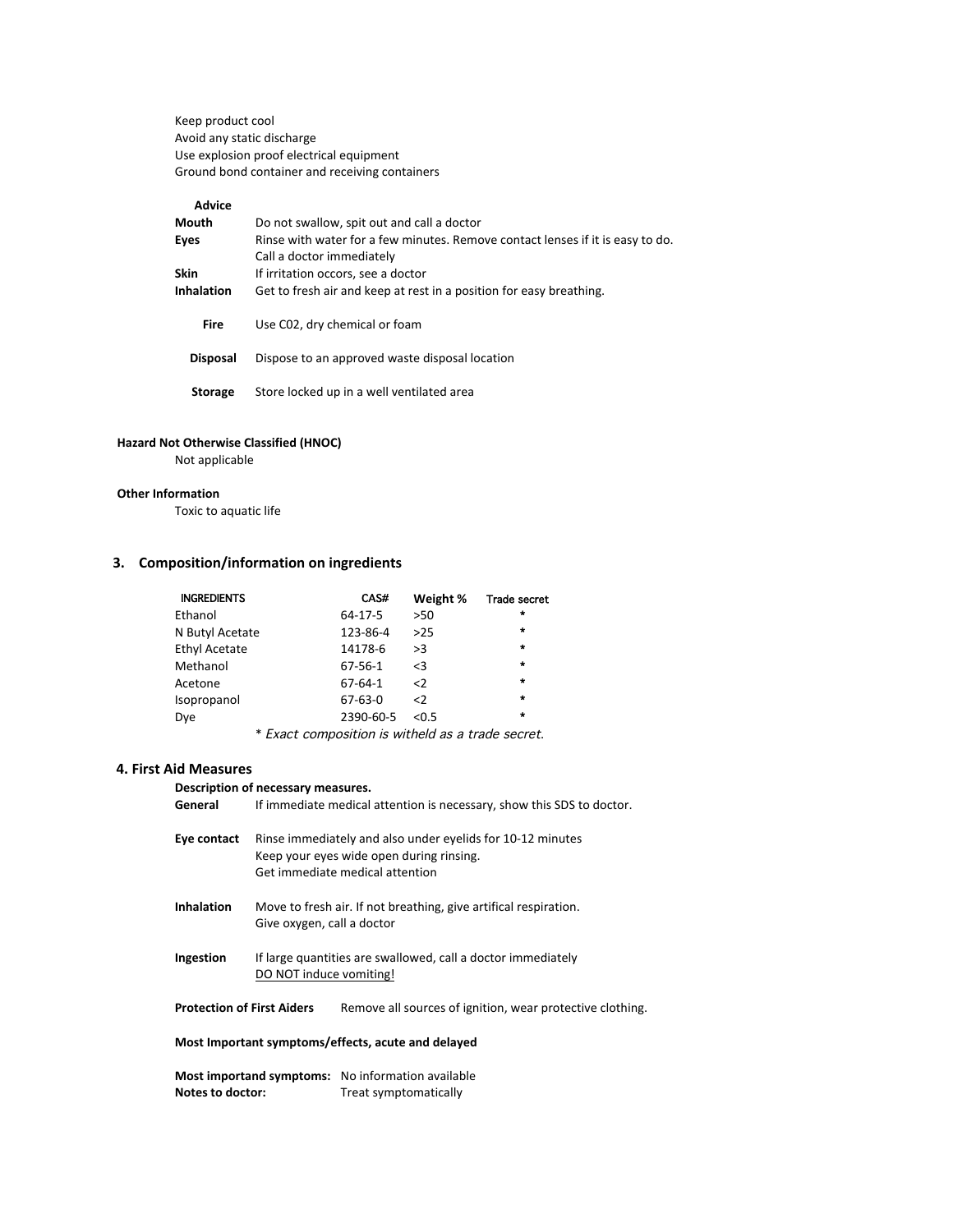# **5. Fire Fighting measures**

#### Suitable methods:

CO2, Foam, Dry Chemicals, Water, Fog

**Unsuitable methods:** None

#### **Specific Hazards arising from the chemical**

Flamable: Vapors are heavier than air and will spread along the ground and collect in low areas such as sewers, tanks, basements etc... Can ignite and flash back.

#### **Explosion Data**

Not sensitive to mechanical impact Is sensitive to a static discharge.

#### **Proctective gear**

Wear self contained breathing gear. MSHA/NIOH (approved or equivalent) Use water spray to cool containers.

#### **6. Accidental Release Measures**

#### Personal Precautions, protective equipment and emergency procedures **Personal precautions**

Move personnel to a safe area. Ensure good ventilation Remove ignition sources, Keep people upwind of leaks or spills.

#### **Emergency procedures**

Ground and bond any large containes when transferring product. Sop up with sand or some uncombustible material.

#### **7. Handling and storage**

#### **Handling**

Avoid contact with eyes or skin. Keep from flames or sparks. Do not eat, smoke or drink when using this product.

#### Conditions for safe storage including any incompatabilities.

### **Storage**

Keep away from flames or sparks, Keep in a properly labeled container Keep away from children **Incompatabile products** 

Strong oxidizers, Strong acids, Strong alkalis.

## **8. Exposure control/personal protection**

#### **Exposure guides**

| <b>Chemical Name</b> | <b>ACGIH TLV</b>    | <b>NIOSH IDLH</b>      |
|----------------------|---------------------|------------------------|
| Ethanol              | STEL: 1000ppm       | IDLH: 3300 ppm 10% LEL |
| 64-17-5              |                     | TWA: 1000 ppm          |
|                      |                     | TWA: 1900 mg/m3        |
| N Butyl Acetate      | STEL: 200 ppm       | IDHL: 1700 ppm         |
| 123-86-4             | <b>TWA: 150 ppm</b> | <b>TWA: 150 ppm</b>    |
|                      |                     | TWA: 710mg/m3          |
|                      |                     | STEL: 200ppm           |
|                      |                     | STEL: 950 mg/m3        |
| <b>Ethyl Acetate</b> | <b>TWA: 400 ppm</b> | TWA: 400 ppm           |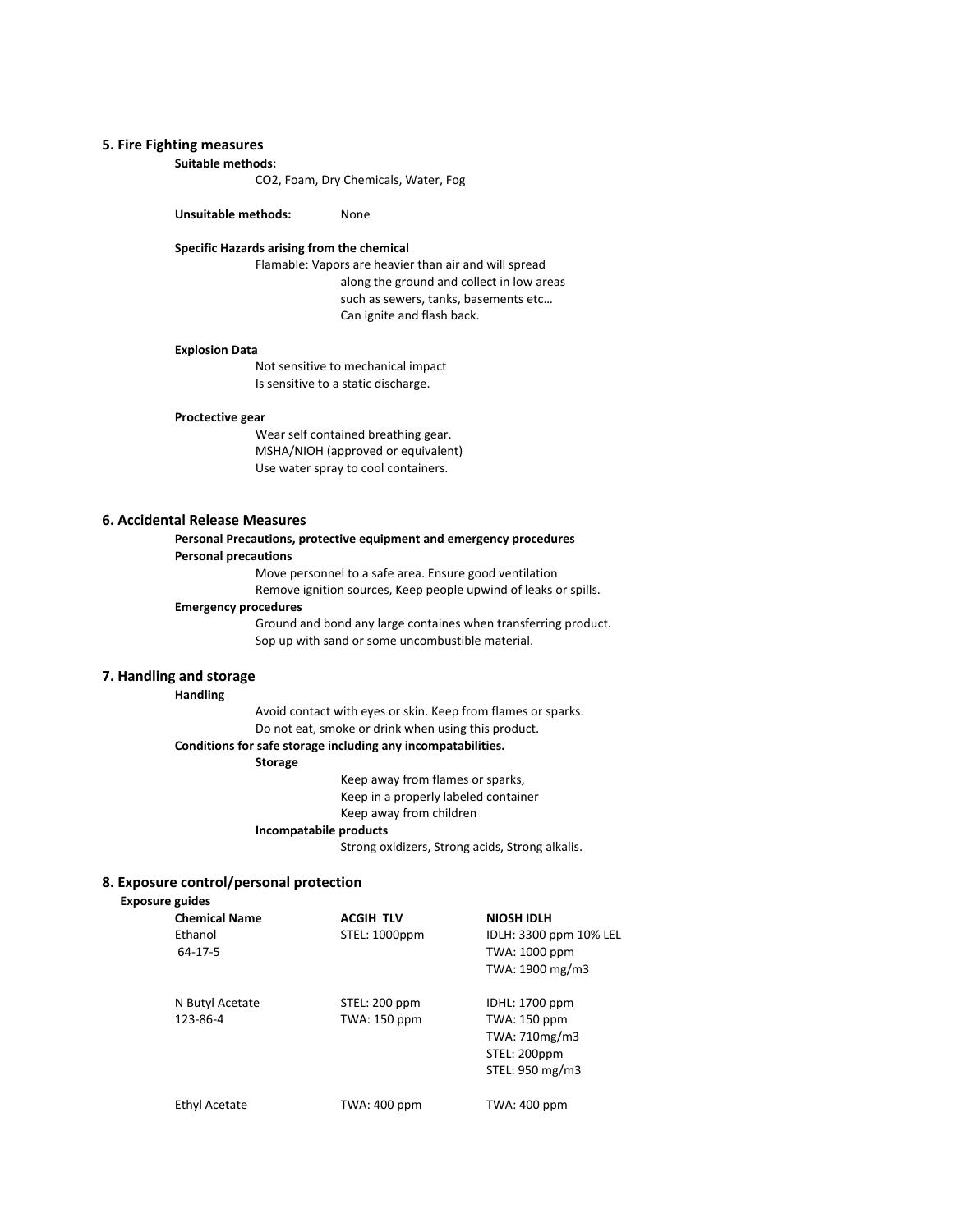| 141-78-6         | 1440 mg/m $3$       | TWA: 1400 mg/m3     |
|------------------|---------------------|---------------------|
| Methanol         | <b>TWA: 200 ppm</b> | TWA: 200 ppm        |
| 67-56-1          | TWA: 262 mg/m3      | IDHL: 700 ppm       |
| Acetone          | <b>TWA: 500 ppm</b> | <b>TWA: 250 ppm</b> |
| 67-64-1          | STEL: 750 ppm       | TWA: 590 mg/m3      |
| Isopropanol      | TWA: 200 ppm        | TWA: 400 ppm        |
| $67-63-0$        | STEL: 200 ppm       | TWA: 980 mg/m3      |
| Dye<br>2390-60-5 | Nuisance dust       |                     |

# **Personal protection**

Eye wash station, ventilation, showers Eye/face protection: None normally needed Hygiene: Do not eat, drink or smoke when using.

# **9. Physical and chemical properties**

|   | <b>Physical state:</b>            | Liquid                                                  |                                                      |  |
|---|-----------------------------------|---------------------------------------------------------|------------------------------------------------------|--|
| a | Appearance                        | Red, Blue, Green, Yellow, Purple, Orange, Black, White. |                                                      |  |
| b | <b>Odor Threshold</b>             | No information available                                |                                                      |  |
| C | pH                                |                                                         | No information available                             |  |
| d | <b>Melting point</b>              |                                                         | No information available                             |  |
| е | <b>Boiling point and range</b>    | 165-259 °F                                              |                                                      |  |
| f | <b>Flash point</b>                | 58 <sup>°</sup> F                                       |                                                      |  |
| g | <b>Evaporation rate</b>           | $<$ 1 (BuAc = 1)                                        |                                                      |  |
| h | Flammability (solid, gas)         |                                                         | No information available                             |  |
| i | <b>Flammability Limits in Air</b> |                                                         |                                                      |  |
| j | Upper                             | 21                                                      |                                                      |  |
| k | Lower                             | 1.8                                                     |                                                      |  |
| ı | <b>Vapor Pressure</b>             |                                                         | No information available                             |  |
| m | Vapor density                     | $>1$ (Air = 1)                                          |                                                      |  |
| n | <b>Relative Density</b>           | $0.86$ grams/cm3                                        |                                                      |  |
| о | Solubility                        | No information available                                |                                                      |  |
| р | <b>Auto Ignition Temp.</b>        | No information available                                |                                                      |  |
| q | <b>Decomposition temp</b>         | No information available                                |                                                      |  |
| r | <b>Viscosity</b>                  | No information available                                |                                                      |  |
|   |                                   |                                                         |                                                      |  |
|   | <b>Oxidizing properties</b>       | No information available                                |                                                      |  |
|   | <b>Explosive Properties</b>       |                                                         | No information available                             |  |
|   | <b>Flammable properties</b>       |                                                         | Highly flammable, easily ignited by flames or sparks |  |
|   | VOC Content (%)                   | Red                                                     | 89.20%                                               |  |
|   |                                   | Blue                                                    | 88.90%                                               |  |
|   |                                   | Green                                                   | 90.10%                                               |  |
|   |                                   | Yellow                                                  | 90.10%                                               |  |
|   |                                   | Purple                                                  | 88.90%                                               |  |
|   |                                   | Orange                                                  | 90.10%                                               |  |
|   |                                   | <b>Black</b>                                            | 89.30%                                               |  |
|   |                                   | White                                                   | 85.50%                                               |  |
|   | VOC (g/I)                         | Red                                                     | 785 g/L                                              |  |
|   |                                   | Blue                                                    | 783 g/L                                              |  |
|   |                                   | Green                                                   | 787g/L                                               |  |
|   |                                   | Yellow                                                  | 787g/L                                               |  |
|   |                                   |                                                         |                                                      |  |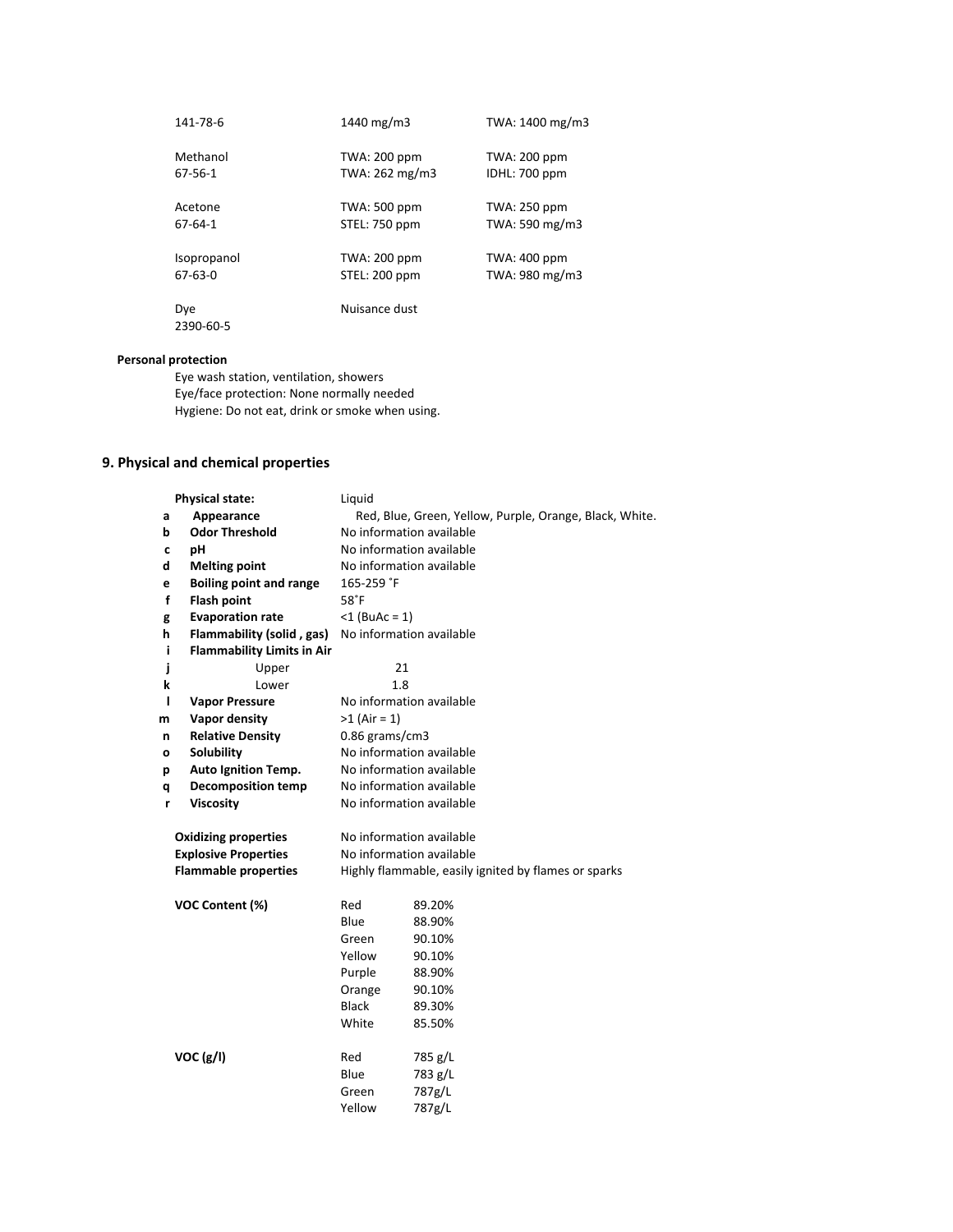| Purple | 783g/L |
|--------|--------|
| Orange | 787g/L |
| Black  | 786g/L |
| White  | 775g/L |

# **10. Stability & Reactivity**

- a **Reactivity** No information available
- b **Stability** Stable under normal conditions
- c **Hazardous reactions** None known<br>d **Conditions to Avoid** Heat. Flames.
	- Heat, Flames, Sparks
- e **Incompatible materials** Strong oxidizers, acids & alkalis
- f **Hazardous decoposition products** Carbon Monoxide, CO2 & Soot

# **11. Toxicological Information**

| Inhalation: | May cause respiratory irritation, dizziness, drowsiness     |
|-------------|-------------------------------------------------------------|
|             | <b>Skin contact:</b> May cause irritation                   |
|             | <b>Eye Contact:</b> Irritating and may cause serious damage |
| Ingestion:  | Harmful if swallowed                                        |

| <b>Chemical Name</b> | LD50 Oral         | <b>LD50 Dermal</b>     | <b>LD50 Inhalation</b>      |
|----------------------|-------------------|------------------------|-----------------------------|
| <b>Ethanol</b>       | $7,060$ mg/kg Rat | >17,600 mg/kg Rabbit   | 125mg/L Rat 4h              |
| n Butyl Acetate      | 10,768 mg/kg Rat  | 3,400mg/kg Rabbit      | 391 ppm Rat 4h              |
| <b>Ethyl acetate</b> | 4,100 mg/kg Mouse | >20 mL/kg Rabbit       | $200$ gm/m $3$ Rat          |
| Methanol             | 5,600 mg/kg Rat   | 15,800 mg/kg Rabbit    | 64,000ppm/Rat 4h            |
| Acetone              | 5,800 mg/kg Rat   | 7,426 mg/kg guinea pig | 5,0100 mg/m3                |
| <b>Iso Propanol</b>  | 5,840 mg/kg Rat   | 12,870 mg/kg Rabbit    | 73mg/L4h Rat                |
| <b>Dyes</b>          | 100 mg/kg Rat     | $>$ 2500 mg/kg Rat     | Rat 2/6 (IRT) 8 hr exposure |
|                      |                   |                        |                             |

# Symptoms related to the physical, chemical and toxicological characteristics

**Symptoms** No information available

#### Delayed and immediate effects and also chronic effects from short and long term exposure

#### **Carcinogenicity**

Ethanol may be carcinogenic when consumed over long periods of time.

This table below shows whether an agency has listed an ingredient as a carcinogen

| <b>Chemical name</b> | <b>ACGIH</b> | IARC    | <b>NTP</b> | <b>OSHA</b> |
|----------------------|--------------|---------|------------|-------------|
| Ethanol              | A3           | Group 1 | Known      |             |
| Isopropanol          |              | Group 3 |            |             |

| <b>ACGIH: A3</b><br>NPT: Known<br><b>OSHA: X</b> | Animal Carcinogen<br><b>IARC: Group 1</b> Human Carcinogen<br>Known carcinogen |                                                                                            |  |  |
|--------------------------------------------------|--------------------------------------------------------------------------------|--------------------------------------------------------------------------------------------|--|--|
|                                                  |                                                                                | Present                                                                                    |  |  |
| <b>Reproductive Toxicity</b>                     |                                                                                | May damage fertility or an unborn child                                                    |  |  |
| <b>STOT single exposure</b>                      |                                                                                | No information known                                                                       |  |  |
| <b>STOT repeated exposure</b>                    |                                                                                | No information known                                                                       |  |  |
| <b>Chronic Toxicity</b>                          |                                                                                | May cause adverse liver problems.                                                          |  |  |
|                                                  |                                                                                | Ethanol may be a carcinogen if consumed in large quantities<br>over a long period of time. |  |  |
| <b>Target Organ Effects</b>                      |                                                                                | Eyes, Skin, Central nervous system                                                         |  |  |